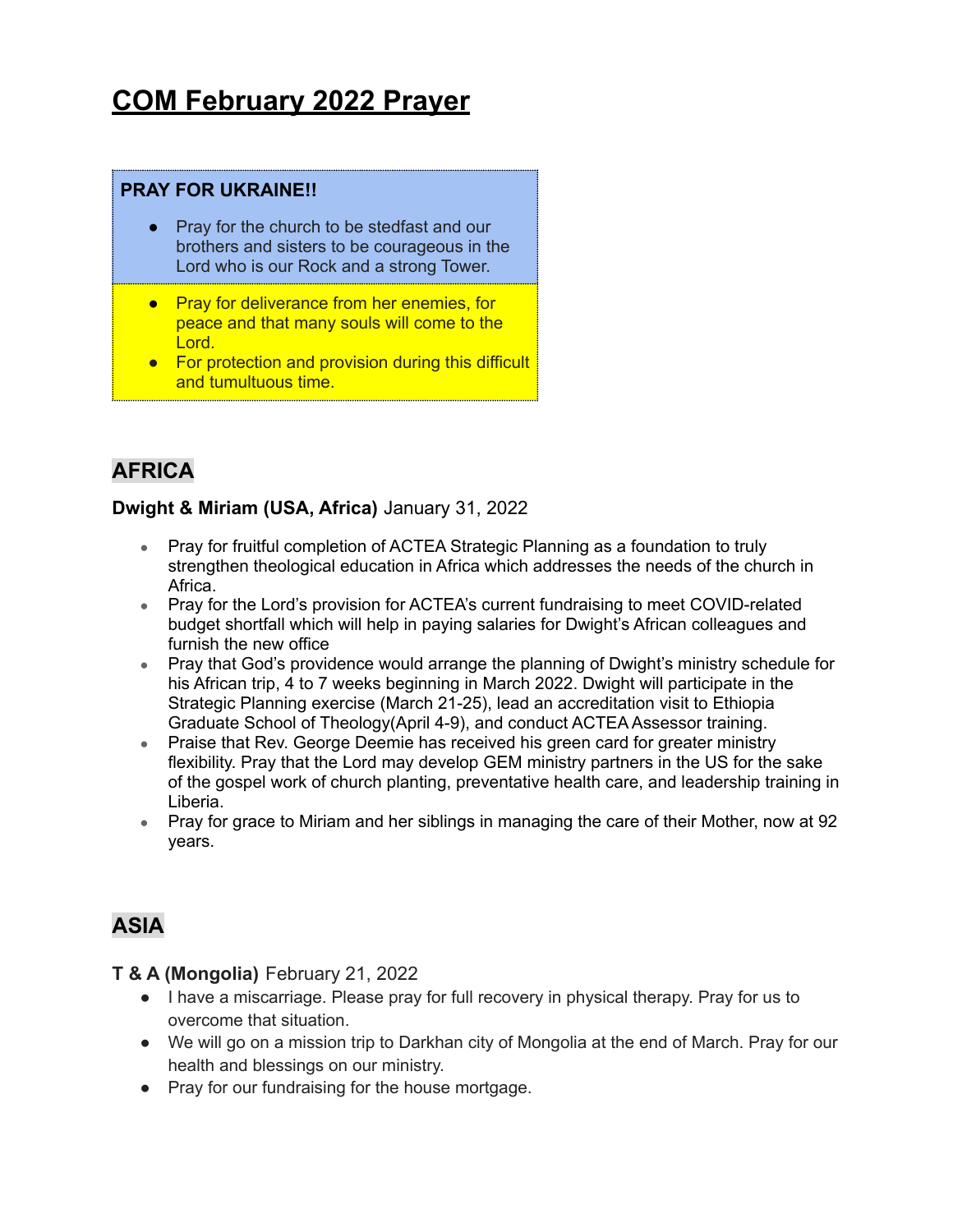### **J (China)**

Please pray:

- for travel mercies, protection from harm and illness, as they go back and forth between Shandong and Shenyang every month.
- for J as he teaches the Bible and records these messages to distribute to other churches that he may speak words glorifying God and edifying to those who listen.
- for the Shenyang congregation to 'catch the vision of doing CCM (Cross-culture Missions)'.
- that more leaders will be raised up in their fellowship.

# **JR (Bangladesh & NYC)**

Please pray:

NYC:

- for JR and her team to have increased faith, perseverance, and focus as they plan and witness in Brooklyn.
- for more open hearts to the gospel in their Brooklyn community.
- for S and the other women in their community that the Lord will work in their hearts and transform their lives.

Bangladesh:

- that God will protect the new weekly meeting so that hostile Muslims do not disrupt and shut it down.
- for a wall of protection around them and for the Holy Spirit to pierce their souls.
- for wisdom for the DH team as they plan the teachings with Pastor M and his wife, J, so they know how to best proclaim the gospel in that area.
- that God will give B strength to remain steadfast amidst his son-in-law's threats. He has been under attack so many times.
- that his son-in-law would fear God, humble his heart, and repent.
- that their house of worship, the HBB church building and the believers there would be protected.

# **T & J (Bangladesh & NYC)** February 16, 2022

We have a need for special intercession for a new gospel outreach in a small village G in northern Bangladesh. In this remote Muslim village there has never been a witness and there are no Christians. An evangelistic group has formed consisting of 5 men and 5 women who are eager to hear this new teaching about Jesus. Pastor M and his wife, J are ministering to them.

- Pray for a wall of protection around them and for the Holy Spirit to pierce their souls.
- Pray for wisdom as we plan the teachings with Pastor M and J and decide how to proclaim the good news in village G.

### **S & V (India)**

Please pray:

- for additional teaching and support staff to be found for NIITS.
- that S and V have strength and endurance to accomplish these extra duties in the meantime.
- that COVID will be under control so the students can meet again in person.
- for additional financial support.

**C (Pakistan)** February 26, 2022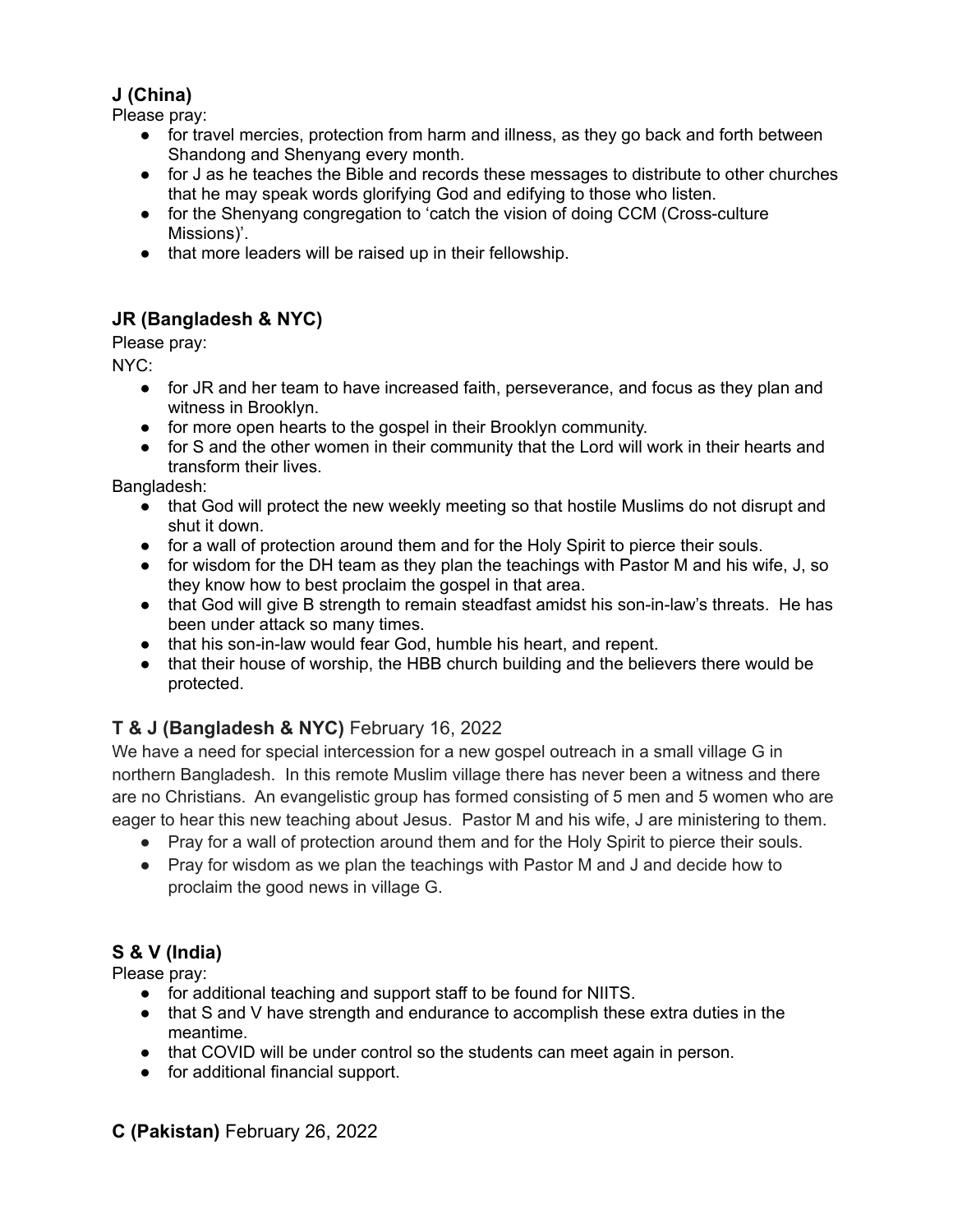- $\bullet$  I have provided the food & hygiene boxes to more than 2000 Afghan refugee families. Please keep these families in your prayers as they are living in a very bad situation.
- Please keep Pakistani Christians in your prayers as there are multiple attacks on minorities in recent times. A week ago one of the young christian boy was lynched to death by a Muslim mob on false allegations of Blasphemy.

### **A (Vietnam)**

Please pray:

- for this new YL group in My Tho and for D to build more connections to schools and students in that province.
- for an opportunity to rent or buy a building to operate as a YL center in My Tho.
- for the young people in Ho Chi Minh, Dak Lak and My Tho where YL Vietnam already has a presence.
- also for the young people in the areas they have yet to reach.

### **D & J (Malaysia)** February 11, 2022

- Pray for that each of us would form life giving friendships with at least one person here.
- Pray that we can find a good rhythm and routine for our family as we settle into our new home.
- Pray for their son, T's adjustment to his new school, and his teachers will be loving, patient and understanding.
- Praise the Lord that the last step of T's dental work went smoothly.

# **EASTERN EUROPE**

### **Susan (Romania)** February 4, 2022

- Please pray for the finishing of the 2nd Module for the ProImpact course for new grads. Please pray for God to clear the way and that I would be attentive to his guidance and that it will be a life-transforming tool to help young professionals develop life-long patterns of being "salt and light" at work.
- Please pray for the work on the website. We are having problems getting the man who did the initial framework to finish his part so that we can start working on it ourselves And please continue to pray for completing the team - we still need an administrator, folks who will help us initially to design the web pages and longer-term folks to help with the content.
- Constructive Conflict project At the end of February I would like to send it to a handful of people for their feedback and suggestions. Please pray that I might put sufficient time aside each week to work on it and for God's leading.

### **Diana & Bogdan (Romania)**

Praise:

• Praise the Lord for the 13 EDGE evangelistic soccer teams that we are currently having. More than 50% of the teenage boys (ages 14-18) came as non-Christians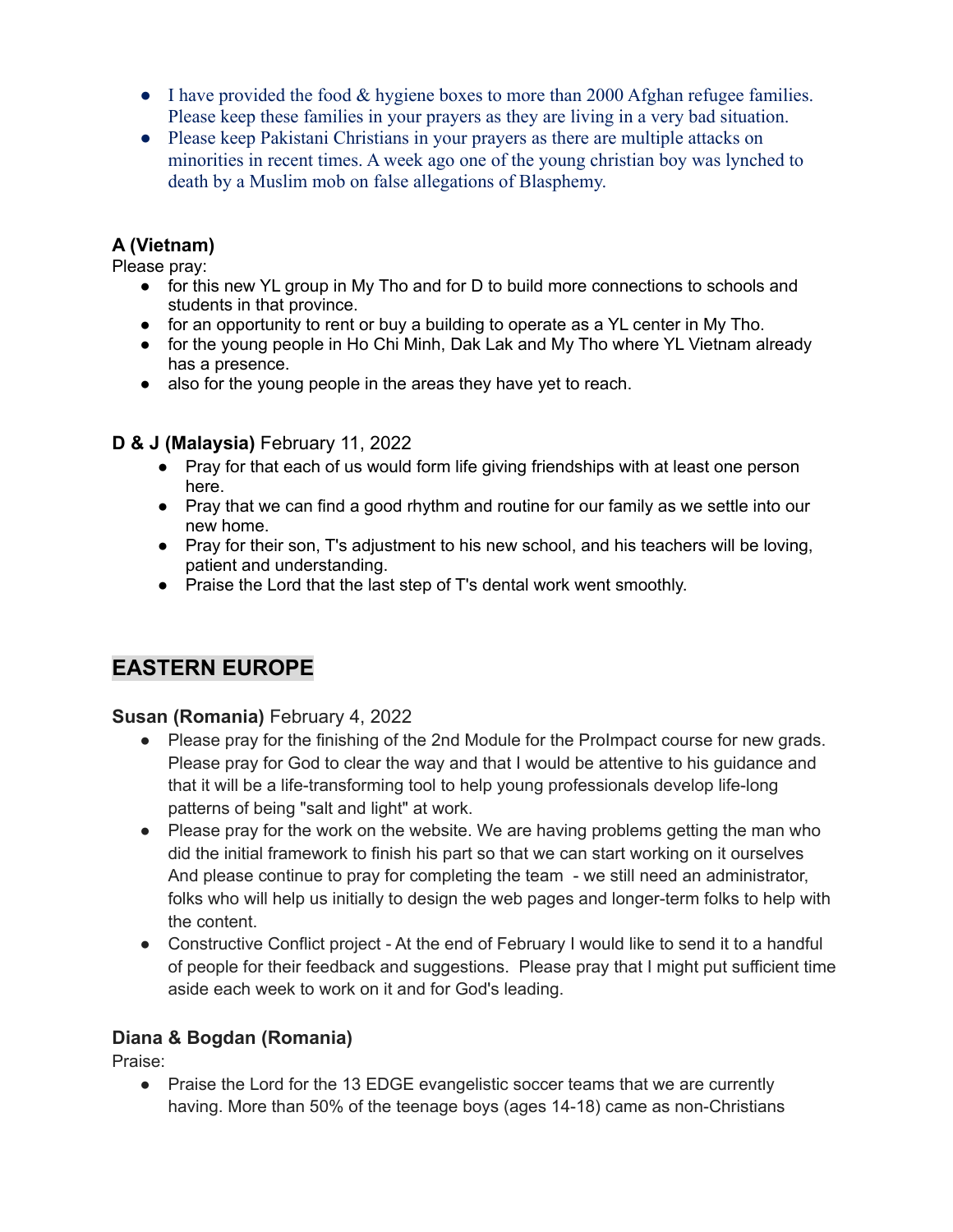and 17 of them gave their life to Christ last summer. Praising for this fruit and praying for more.

- for the follow-up that the coaches are doing each week with the boys, studying John in one-on-one meetings or a Bible study called GRO (growing in their understanding and relationship with God)
- for Diana's discipleship group of teenage girls and their desire to follow Jesus; also hope in these times with much anxiety

Prayer Requests:

- Complete healing from covid (covid took us by surprise and we were not able to do some ministry plans that were crucial, but we learned that God is sovereign and that He is Lord over our plans and ministry)
- "Conflict Transformation" Training for women in Romania (March 24-27) an important and strategic four-day training, equipping our women in how to not be burdened by conflict, but learn how to use it for growth and transformation towards being more like Christ
- EDGE Championship (April 2-3) for protection from accidents and for an amazing time of connecting and deepening relationships.
- 2 EDGE trainings for new and existing coaches
- Youth Leaders' Discipleship training (called CORE), an important opportunity to connect with youth leaders who want to grow in their understanding of Jesus' discipleship ministry strategy
- Support raising process for all the ministries we are doing (EDGE events, summer camp, women's ministry)

### **Albert & Teuta (Albania)**

Please pray for:

- the children's meeting as they re-establish it,
- the men's group that God will reveal himself to them in their hearts,
- the boys who have drifted away and returned
- the older men who grew up under communism and are the most difficult group to reach in Albania.

# **NORTH AMERICA**

### **Daniel & Rachael (Portland, OR)** February 6, 2022

We thank the Lord for the five Christmas party clubs in December, where we reached 45 kids with the gospel. Please continue to pray as we plan ministry goals for this year and fill the vacant positions on our board. Pray for wisdom as we think of specific jobs/roles needed to help support our local ministry.

Good News Clubs

- Shepherd's Door Club
	- Praise that this club has officially started.
	- Pray for the health of Daniel, Rachael, and everyone serving at Shepherd's Door, including the children, so that the club can continue.
	- Pray for additional staff to better serve the mothers and their children.
	- Pray that the children will believe and be a testimony to their mothers.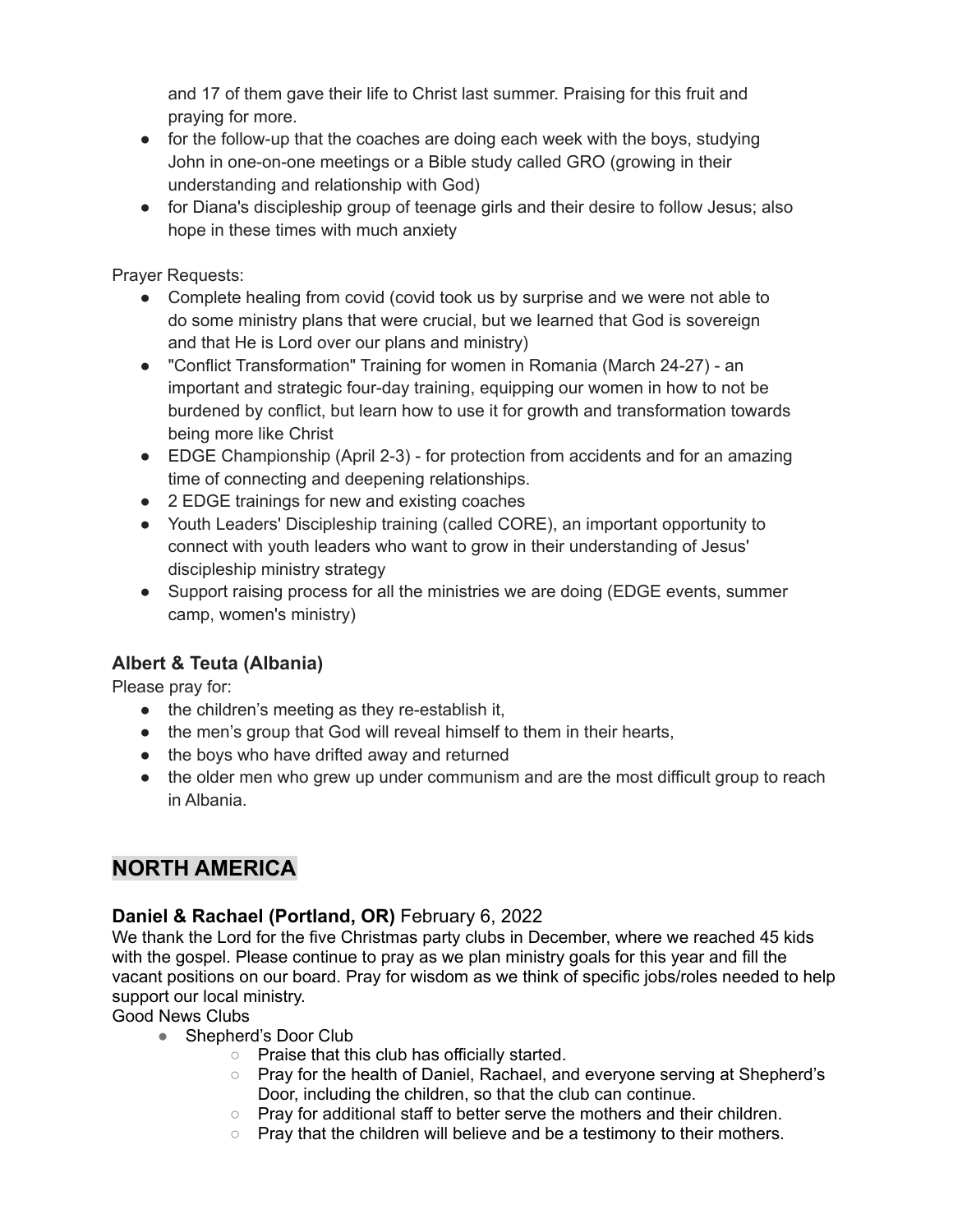- My Father's House Club
	- Praise that we have two new girls coming.
	- Pray that all the children will want to hear from the Bible.
	- Pray that the children will surrender their lives to Christ.
- Oak Acres Club
	- $\circ$  Praise that there are between five to ten children coming to the club.
	- Praise that there were nine children at the Christmas Party Club.
	- Praise that we had a new girl come to the Christmas Party Club.
	- Pray for this girl that had never heard anyone read from the Bible before coming to the club. Pray that both the girl and her family will come to know Jesus.
	- Pray that more children from the neighborhood would start coming to this club.

#### **Staff**

- Praise that we could attend the state Strategic Planning Meeting on January 15<sup>th</sup> and that we will put into action the things we learned.
- Praise that we had a chapter Strategic Planning Meeting with staff and committee.
- Praise for the break over the holidays spent with family and friends.
- Praise that the meeting with the Multnomah staff went well.
- Pray that we would get an intern from Multnomah at some point.
- Pray for Daniel and Sayla to stay healthy during this time when everyone is getting sick.

#### **Committee**

- Praise God for providing Diane, who is our new bookkeeper.
- Please pray for a fruitful meeting this month with Calvary Chapel staff.
- Pray for a chairperson and treasurer to join our committee.
- Pray that we have two more people join our committee by the end of February.
- Praise that one of our committee members spoke with the interim commander at the Gresham Salvation Army, where they currently have no kids program. Pray that they would be willing to start the kid's program again to reach kids in this community.

#### **Nadine (Memphis, TN)** February 15, 2022

Please pray:

- I can start training the Sunday school workers at Grace Chinese Church in March. My goal is that they will be ready to teach the children on their own when I leave in May.
- for two boys who attend an afterschool Good News Club, Raylon who hasn't committed to Jesus yet and Vaught to pray for his brother to come to know Jesus and not be angry with him because he hasn't yet. And for Vaught's brother.

### **Joe & Keijo's (Orlando, FL)**

Pray for their ministry in their community and clear direction as they are trying to team up with a local mega church on diversity.

### **G & E (UN, USA)** February 24, 2022

Praise

● We are rejoicing over the work of the Holy Spirit in the lives of so many leaders of nations to convict them to be God's instrument in the lives of their people.